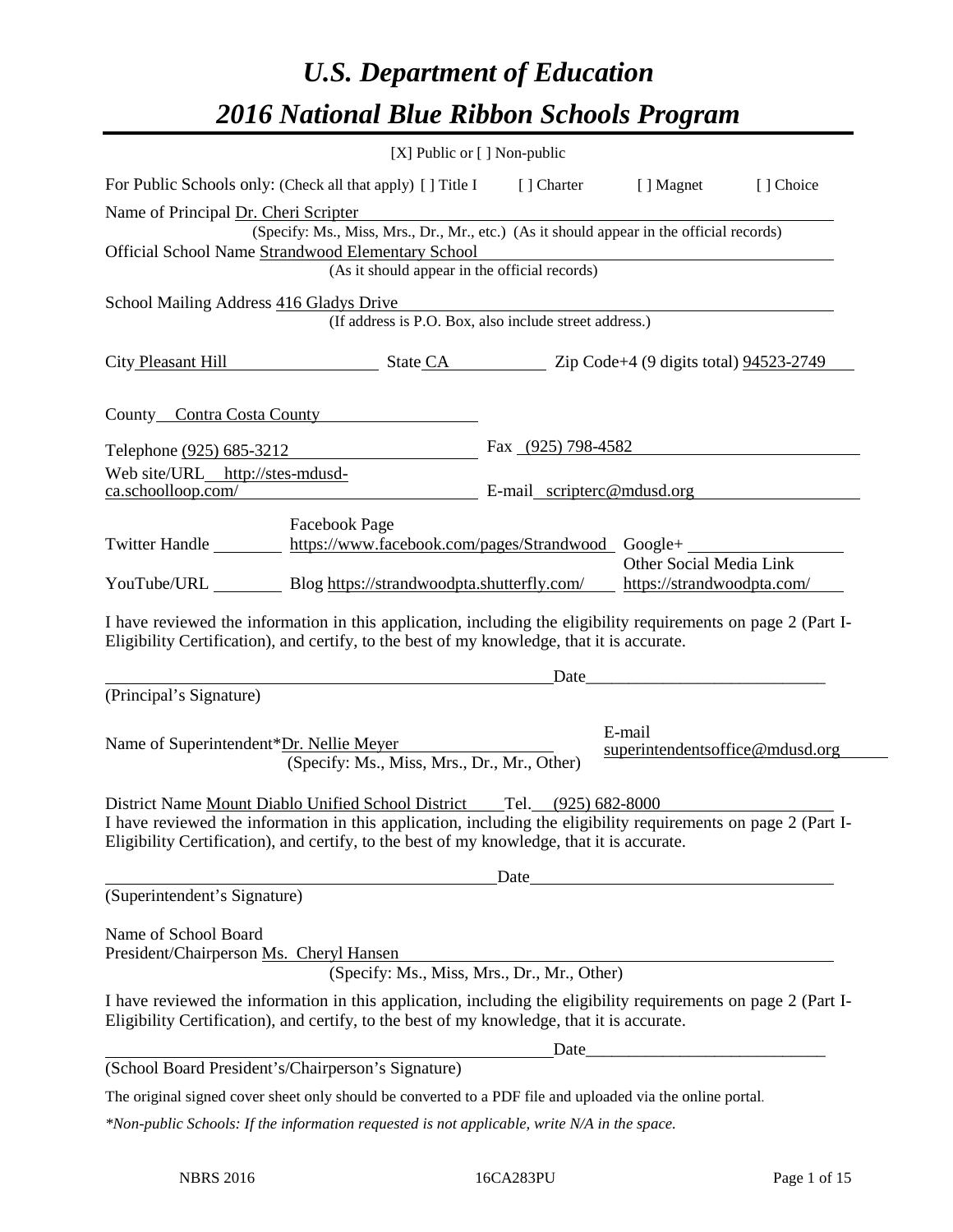The signatures on the first page of this application (cover page) certify that each of the statements below, concerning the school's eligibility and compliance with U.S. Department of Education and National Blue Ribbon Schools requirements, are true and correct.

- 1. The school configuration includes one or more of grades K-12. (Schools on the same campus with one principal, even a K-12 school, must apply as an entire school.)
- 2. The public school has met their state's accountability requirements (i.e., avoided sanctions) in participation, performance in reading (or English language arts) and mathematics, and other academic indicators (i.e., attendance rate and graduation rate) using the most recent accountability results available for the year prior to nomination.
- 3. To meet final eligibility, a public school must meet the state's accountability requirements (i.e., avoided sanctions) in participation, performance in reading (or English language arts) and mathematics, and other academic indicators (i.e., attendance rate and graduation rate) for the year in which they are nominated (2015-2016) and be certified by the state representative. Any status appeals must be resolved at least two weeks before the awards ceremony for the school to receive the award.
- 4. If the school includes grades 7 or higher, the school must have foreign language as a part of its curriculum.
- 5. The school has been in existence for five full years, that is, from at least September 2010 and each tested grade must have been part of the school for the past three years.
- 6. The nominated school has not received the National Blue Ribbon Schools award in the past five years: 2011, 2012, 2013, 2014, or 2015.
- 7. The nominated school has no history of testing irregularities, nor have charges of irregularities been brought against the school at the time of nomination. The U.S. Department of Education reserves the right to disqualify a school's application and/or rescind a school's award if irregularities are later discovered and proven by the state.
- 8. The nominated school or district is not refusing Office of Civil Rights (OCR) access to information necessary to investigate a civil rights complaint or to conduct a district-wide compliance review.
- 9. The OCR has not issued a violation letter of findings to the school district concluding that the nominated school or the district as a whole has violated one or more of the civil rights statutes. A violation letter of findings will not be considered outstanding if OCR has accepted a corrective action plan from the district to remedy the violation.
- 10. The U.S. Department of Justice does not have a pending suit alleging that the nominated school or the school district as a whole has violated one or more of the civil rights statutes or the Constitution's equal protection clause.
- 11. There are no findings of violations of the Individuals with Disabilities Education Act in a U.S. Department of Education monitoring report that apply to the school or school district in question; or if there are such findings, the state or district has corrected, or agreed to correct, the findings.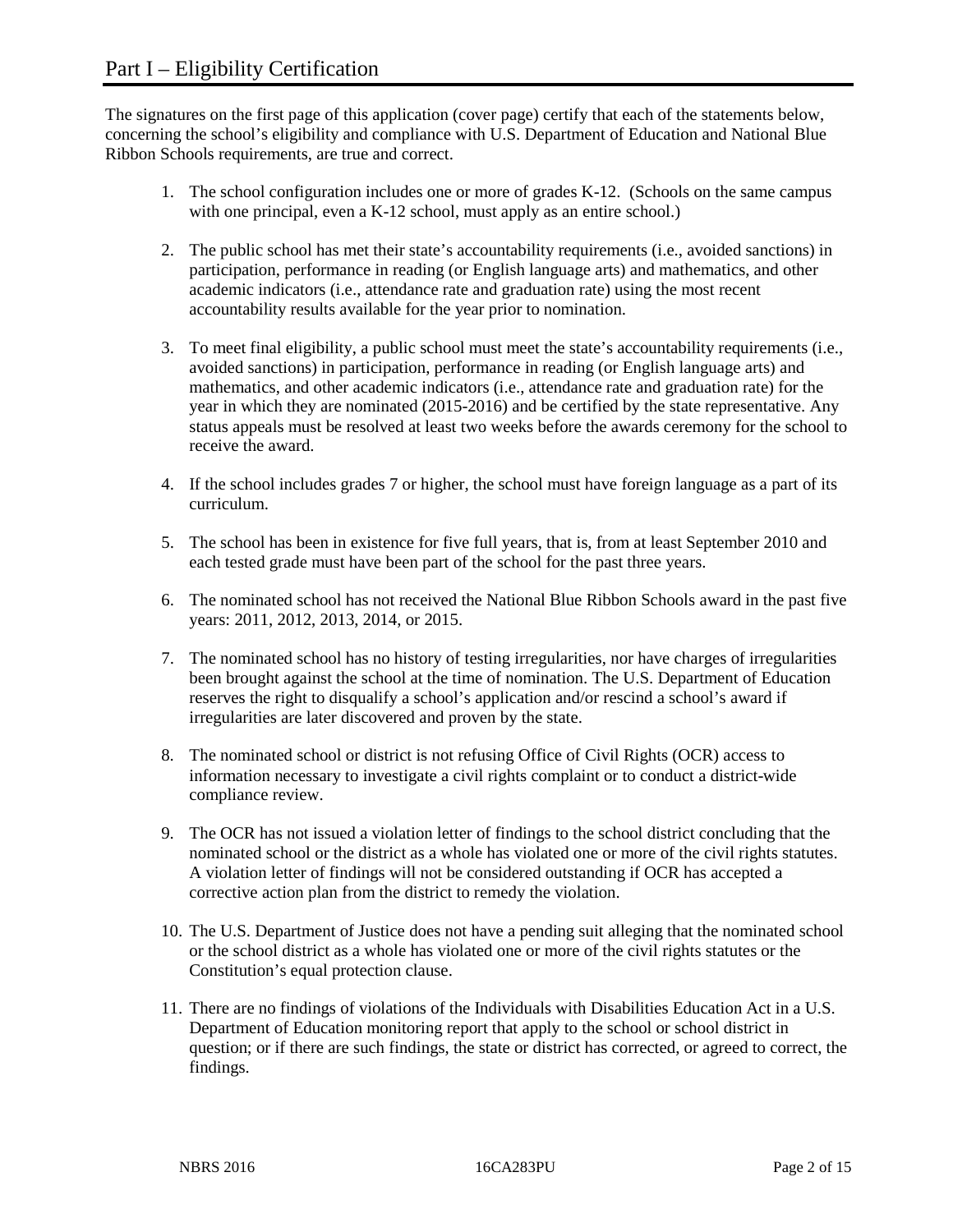#### **Data should be provided for the most recent school year (2015-2016) unless otherwise stated.**

#### **DISTRICT**

1. Number of schools in the district  $\frac{30}{20}$  Elementary schools (includes K-8) (per district designation): 9 Middle/Junior high schools 5 High schools 0 K-12 schools

44 TOTAL

**SCHOOL** (To be completed by all schools)

- 2. Category that best describes the area where the school is located:
	- [] Urban or large central city [ ] Suburban with characteristics typical of an urban area [X] Suburban [ ] Small city or town in a rural area [ ] Rural
- 3. Number of students as of October 1, 2015 enrolled at each grade level or its equivalent in applying school:

| Grade                           | # of         | # of Females | <b>Grade Total</b> |
|---------------------------------|--------------|--------------|--------------------|
|                                 | <b>Males</b> |              |                    |
| <b>PreK</b>                     | 11           | 15           | 11                 |
| K                               | 49           | 45           | 94                 |
| 1                               | 44           | 47           | 91                 |
| $\overline{2}$                  | 59           | 48           | 107                |
| 3                               | 55           | 56           | 111                |
| 4                               | 50           | 69           | 119                |
| 5                               | 56           | 49           | 105                |
| 6                               | 0            | 0            | $\theta$           |
| 7                               | 0            | $\theta$     | 0                  |
| 8                               | 0            | 0            | 0                  |
| 9                               | 0            | 0            | 0                  |
| 10                              | 0            | 0            | 0                  |
| 11                              | $\theta$     | 0            | $\Omega$           |
| 12 or higher                    | 0            | 0            | 0                  |
| <b>Total</b><br><b>Students</b> | 324          | 329          | 653                |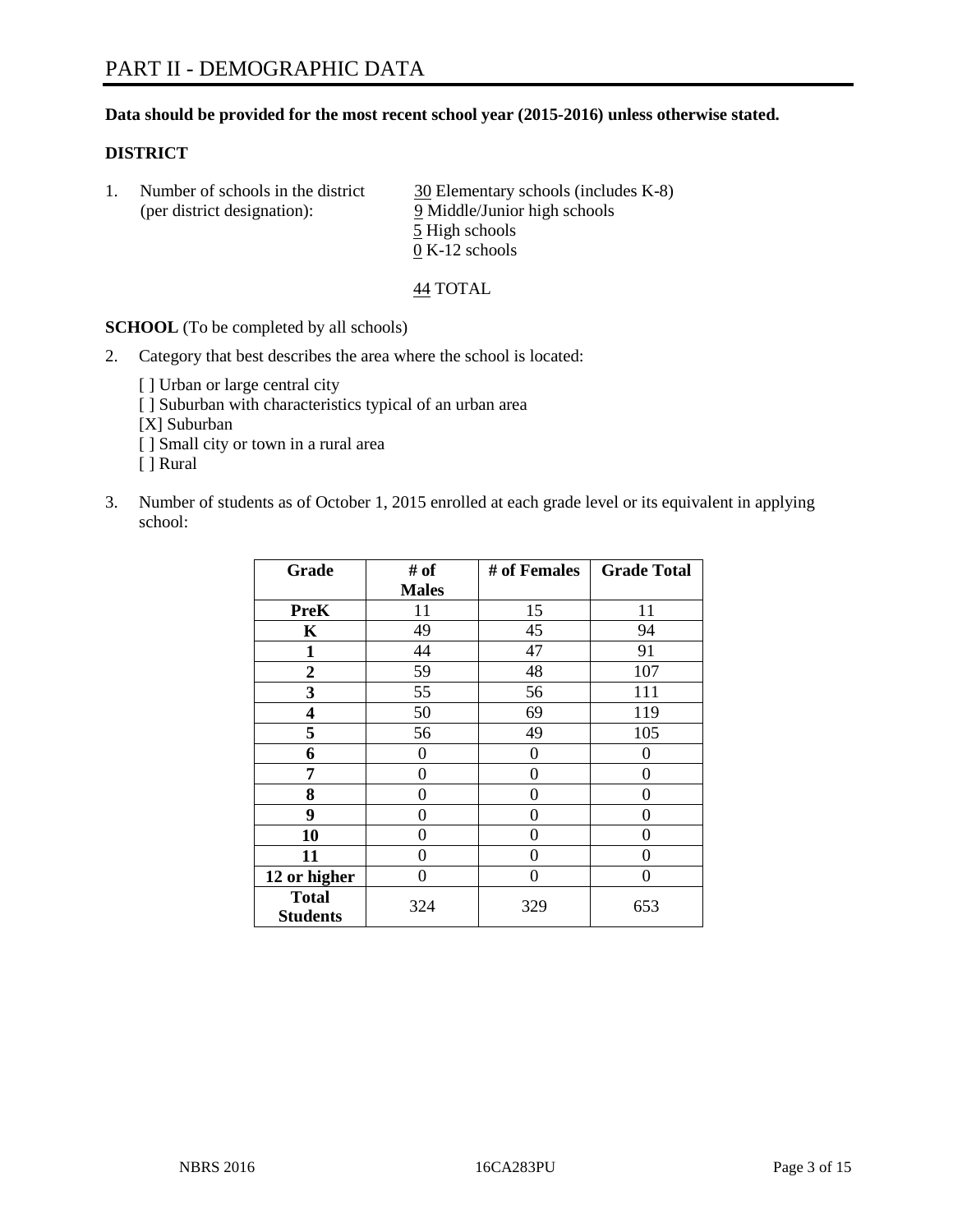the school: 11 % Asian

4. Racial/ethnic composition of  $1\%$  American Indian or Alaska Native 2 % Black or African American 8 % Hispanic or Latino 3 % Native Hawaiian or Other Pacific Islander 71 % White 4 % Two or more races **100 % Total**

(Only these seven standard categories should be used to report the racial/ethnic composition of your school. The Final Guidance on Maintaining, Collecting, and Reporting Racial and Ethnic Data to the U.S. Department of Education published in the October 19, 2007 *Federal Register* provides definitions for each of the seven categories.)

5. Student turnover, or mobility rate, during the  $2014 - 2015$  school year:  $1\%$ 

This rate should be calculated using the grid below. The answer to (6) is the mobility rate.

| <b>Steps For Determining Mobility Rate</b>         | Answer |  |
|----------------------------------------------------|--------|--|
| (1) Number of students who transferred to          |        |  |
| the school after October 1, 2014 until the         | 3      |  |
| end of the 2014-2015 school year                   |        |  |
| (2) Number of students who transferred             |        |  |
| <i>from</i> the school after October 1, 2014 until | 2      |  |
| the end of the 2014-2015 school year               |        |  |
| (3) Total of all transferred students [sum of      | 5      |  |
| rows $(1)$ and $(2)$ ]                             |        |  |
| (4) Total number of students in the school as      | 653    |  |
| of October 1, 2014                                 |        |  |
| $(5)$ Total transferred students in row $(3)$      | 0.008  |  |
| divided by total students in row (4)               |        |  |
| $(6)$ Amount in row $(5)$ multiplied by 100        |        |  |

6. English Language Learners (ELL) in the school:  $9\%$ 

59 Total number ELL

Specify each non-English language represented in the school (separate languages by commas): Arabic, Cantonese, Cebuano, Croatian, Dutch, Farsi, French, Greek, Hungarian, Italian, Japanese, Korean, Mandarin, Portuguese, Punjabi, Romanian, Russian, Serbo-Croatian, Spanish, Tamil, Tongan, Ukrainian, Urdu, and Vietnamese

- 7. Students eligible for free/reduced-priced meals: 12 % Total number students who qualify: 81
- 8. Students receiving special education services: 8 %

51 Total number of students served

Indicate below the number of students with disabilities according to conditions designated in the Individuals with Disabilities Education Act. Do not add additional conditions. It is possible that students may be classified in more than one condition.

| 5 Autism                | 1 Orthopedic Impairment                 |
|-------------------------|-----------------------------------------|
| 0 Deafness              | 6 Other Health Impaired                 |
| 0 Deaf-Blindness        | 6 Specific Learning Disability          |
| 1 Emotional Disturbance | 25 Speech or Language Impairment        |
| 1 Hearing Impairment    | 0 Traumatic Brain Injury                |
| 10 Mental Retardation   | 1 Visual Impairment Including Blindness |
| 2 Multiple Disabilities | 10 Developmentally Delayed              |
|                         |                                         |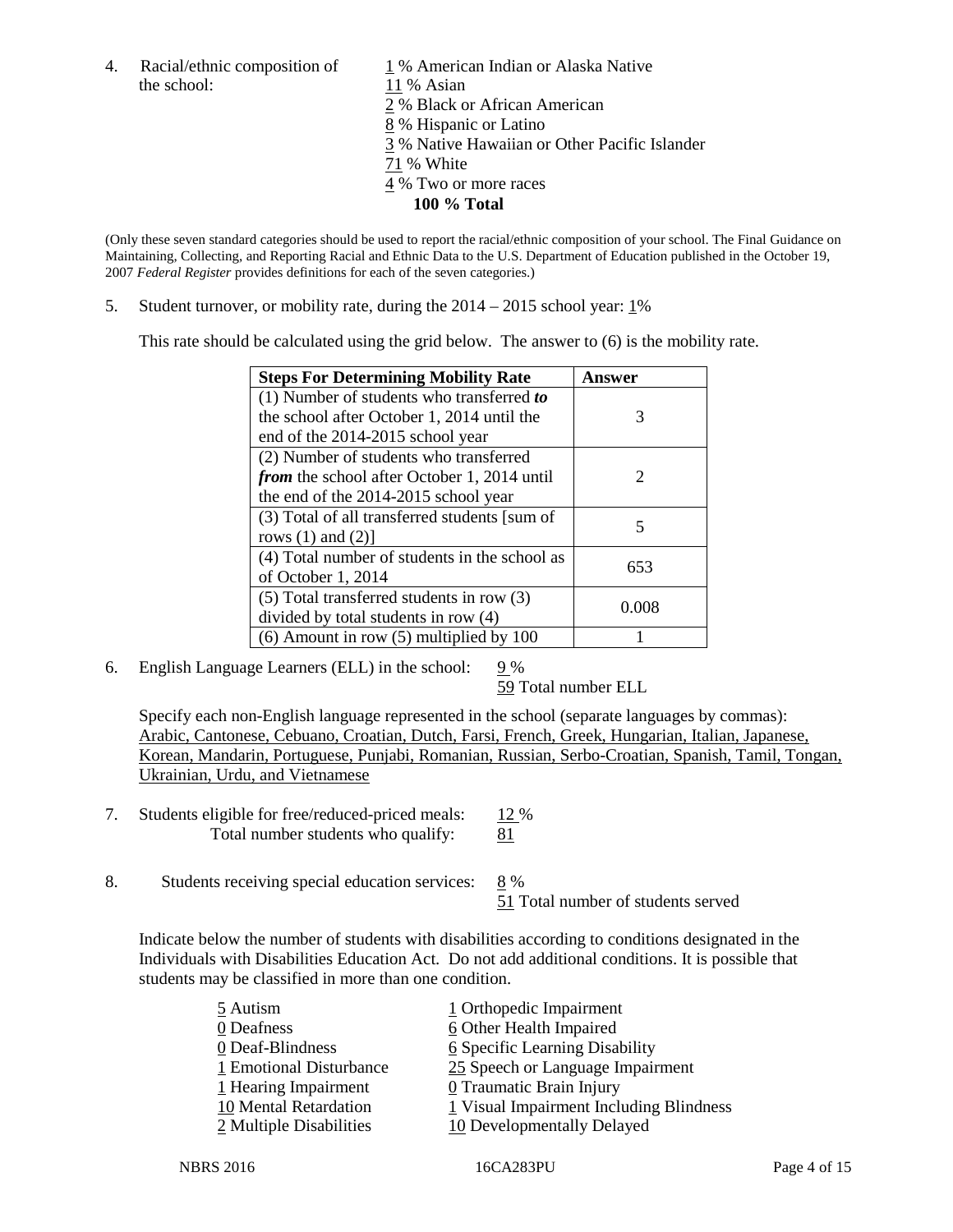- 9. Number of years the principal has been in her/his position at this school:  $1$
- 10. Use Full-Time Equivalents (FTEs), rounded to nearest whole numeral, to indicate the number of school staff in each of the categories below:

|                                       | <b>Number of Staff</b> |
|---------------------------------------|------------------------|
| Administrators                        |                        |
| Classroom teachers                    | 25                     |
| Resource teachers/specialists         |                        |
| e.g., reading, math, science, special | 8                      |
| education, enrichment, technology,    |                        |
| art, music, physical education, etc.  |                        |
| Paraprofessionals                     | 12                     |
| Student support personnel             |                        |
| e.g., guidance counselors, behavior   |                        |
| interventionists, mental/physical     |                        |
| health service providers,             |                        |
| psychologists, family engagement      |                        |
| liaisons, career/college attainment   |                        |
| coaches, etc.                         |                        |

- 11. Average student-classroom teacher ratio, that is, the number of students in the school divided by the FTE of classroom teachers, e.g., 22:1 26:1
- 12. Show daily student attendance rates. Only high schools need to supply yearly graduation rates.

| <b>Required Information</b> | 2014-2015 | $2013 - 2014$ | 2012-2013 | 2011-2012 | 2010-2011 |
|-----------------------------|-----------|---------------|-----------|-----------|-----------|
| Daily student attendance    | ว2%       | 97%           | 96%       | 96%       | 94%       |
| High school graduation rate | 9%        | $9\%$         | 9%        | 9%        | 0%        |

#### 13. **For high schools only, that is, schools ending in grade 12 or higher.**

Show percentages to indicate the post-secondary status of students who graduated in Spring 2015.

| <b>Post-Secondary Status</b>                  |    |
|-----------------------------------------------|----|
| Graduating class size                         |    |
| Enrolled in a 4-year college or university    | 0% |
| Enrolled in a community college               | 0% |
| Enrolled in career/technical training program | 0% |
| Found employment                              | 0% |
| Joined the military or other public service   | 0% |
| Other                                         | 0/ |

14. Indicate whether your school has previously received a National Blue Ribbon Schools award. Yes No X

If yes, select the year in which your school received the award.

15. In a couple of sentences, provide the school's mission or vision statement.

The Strandwood Community will inspire academic excellence and personal growth while encouraging everyone to reach their full potential and discover the lasting joy of learning.

16. **For public schools only**, if the school is a magnet, charter, or choice school, explain how students are chosen to attend.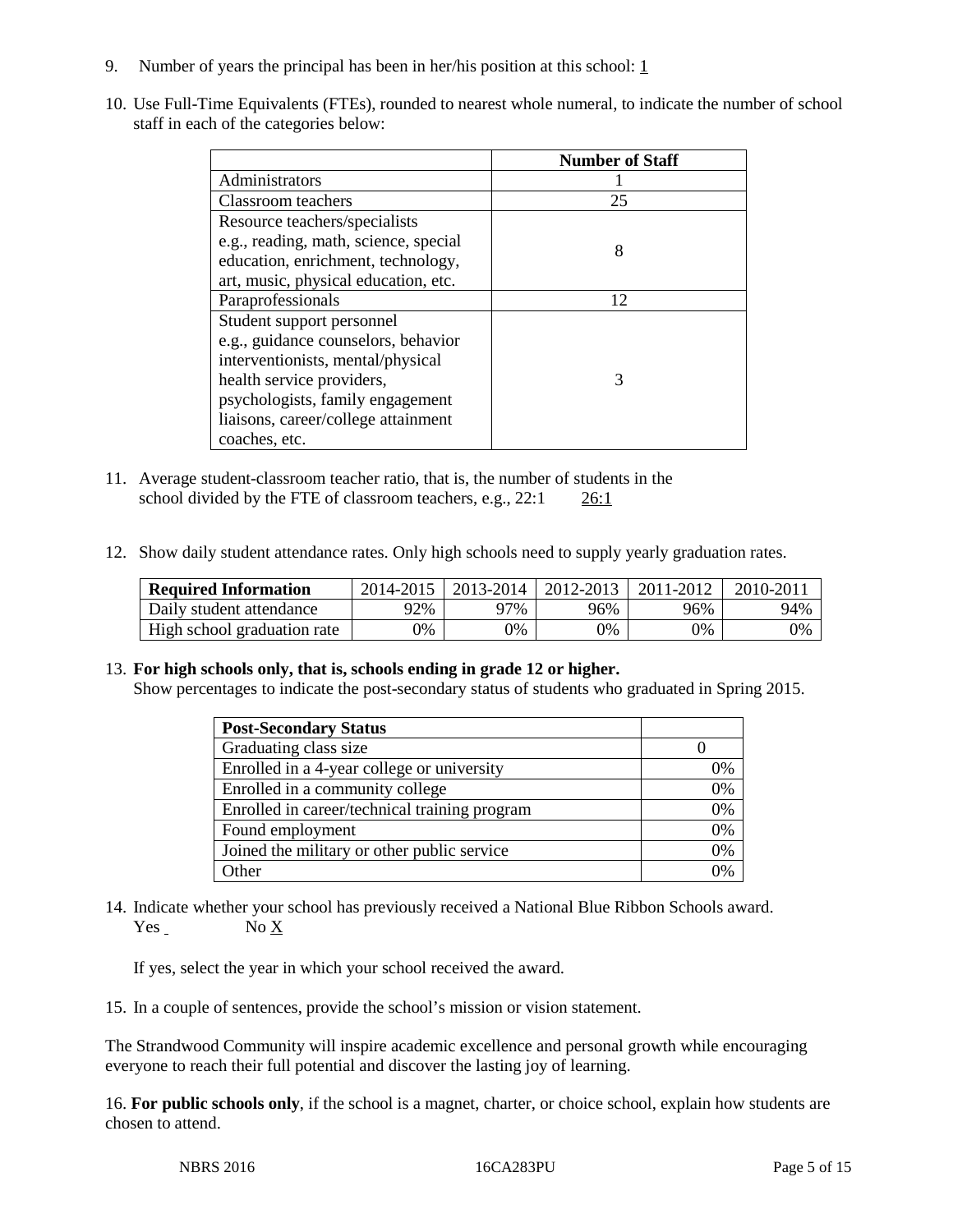## PART III – SUMMARY

Strandwood Elementary school in Pleasant Hill, California is located approximately halfway between San Francisco and Sacramento. Our mission statement is "The Strandwood Community will inspire academic excellence, personal growth and responsibility while encouraging each individual to reach his or her full potential and discover the lasting joy of learning." We are one of thirty elementary schools in the Mount Diablo Unified School District. Strandwood is a school with a history of high performance and a teaching staff who loves what they do. We have an active and caring parent/guardian community. Our school's best attribute is our fabulous student population! Strandwood has an enrollment of approximately 650 students and we offer transitional kindergarten through fifth grade. We feel fortunate to have a continuum of special day classes as well, for students with moderate to severe disabilities. This school year, 2015-2016, we have one transitional kindergarten class, three kindergarten classes, three first grade classes, a first/second combination class, three second grade classes, a second/third combination class, three third grade classes, three fourth grade classes, a fourth/fifth grade combination class, and three fifth grade classes.

With funding and support from our PTA, we also have an art docent, a reading intervention program for kindergarten and first graders, a science assistant, classroom instructional assistants for TK through third grade classes, and two instructional assistants for our computer lab. Our parents and Parent-Teacher Association (PTA) also support and implement the Foundation for Art and Music in Elementary Education (FAME) program. In addition to all of this, our PTA also sponsors a large variety of after school enrichment programs. Parent volunteers are a valued part of our classrooms. "Every minute counts for every student," is a favorite motto and our campus is continually buzzing with activity. We take pride in our friendly and safe learning environment.

As soon as a child begins his or her elementary school career at Strandwood, they are invited to a "meet and greet" with the kindergarten teachers the day before school begins to calm any fears or first day jitters. Lower grade students are supported by upper grade buddy classes throughout the year, meeting often to participate in assemblies, parades, special activities, and other cooperative lessons. Field trips are popular across all grade levels. Every grade attends field trips to musical and theatrical performances, historic sites, and other local places where students can draw from classroom experiences and transfer them to the real world. Strandwood participates in numerous traditions and milestones every year. For example, before school starts, families return on Jumpstart Day to get their classroom assignments, buy spirit wear, sign up for extra-curricular activities, and reunite with their community of friends. In October, we hold an elaborate Fall Fest filled with games, snacks, friendly contests, and wholesome fun. Later, on Halloween Day, students are encouraged to dress in costumes and participate in our school-wide Halloween parade. This has been a longstanding tradition in our school community. Another very popular tradition is the production of the Nutcracker. Preparations and rehearsals begin in late October and last until December when three outstanding shows are performed to a packed house. In the spring, our major fundraiser is a dinner/dance/auction that is always a huge success and helps strengthen and celebrate our parent, staff, and community partnerships.

At Strandwood, teachers seek to create situations that allow all students to excel in the classroom regardless of their current levels of performance. We have a special education continuum throughout all grade levels. Students with special needs participate with their general education peers through a variety of academic and social activities. Special education student and general education students come together for FAME, PE, science lab, assemblies, daily recess, and classroom activities. Students also have opportunities beyond the academic school day. These activities include: Chess Club, Lego Engineering, Stage Play, Girls on the Run, Student Council, chorus, Mad Science, dancing, Debate Club, Sutter's Fort Environmental Living Program, art classes, and basketball. Our after school programs allow students to be recognized and valued in other arenas and often include audiences from our local community.

Our fifth grade class continues to participate in numerous rites of passage throughout the year. These include attending a week-long experience at Sempervirens Outdoor School where students get a hands-on approach to science standards and life skills. Fifth-graders also tour the middle school each March to see first-hand what middle school life entails. During the final weeks of school, Strandwood's fifth graders enjoy a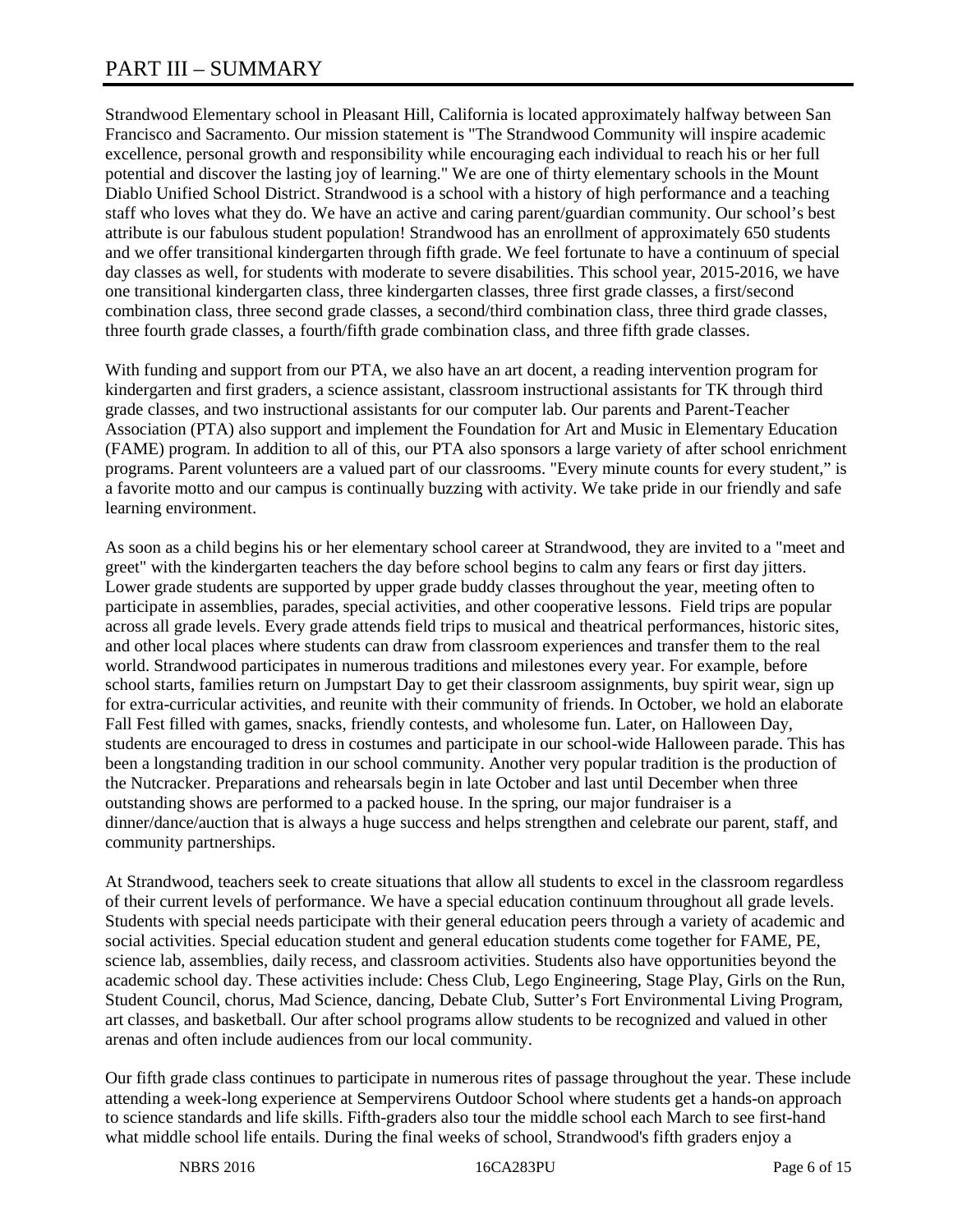barbecue and field day hosted by our wonderful parents. Finally, their last day in elementary school includes a bittersweet promotion ceremony to celebrate closing one door and opening another. Strandwood works hard throughout the year to synergize a successful community of diverse learners. We believe in bringing out the best in each other. We believe that every child matters.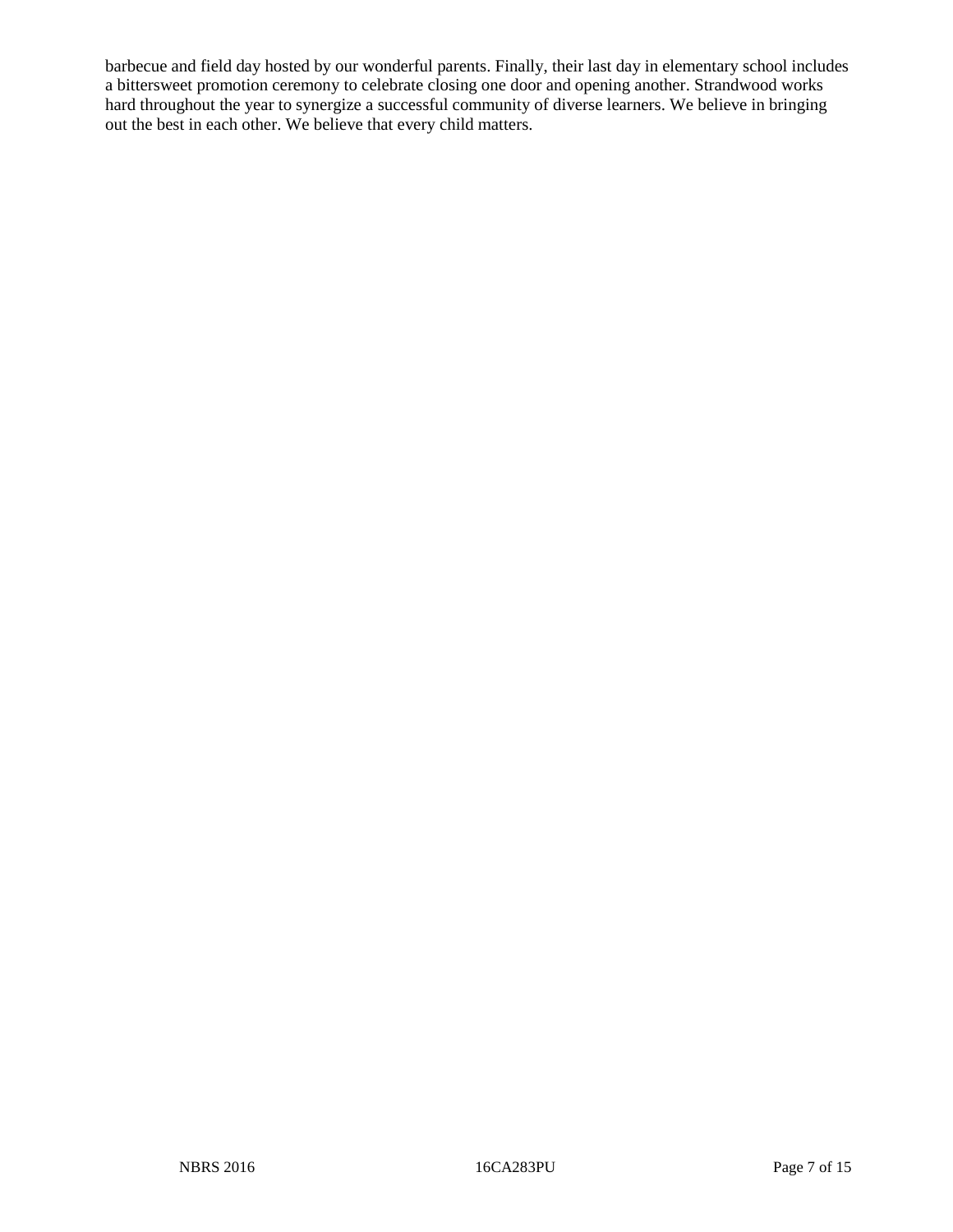### 1. Core Curriculum:

At Strandwood Elementary, we strive to provide an effective, challenging, and engaging education for every single student. Our curriculum is aligned with the Common Core State Standards, as well as the College and Career Readiness Standards. This provides academic rigor in all content areas and ensures a well-rounded and cohesive curricular experience for every student.

Our language arts curriculum is designed to create and empower our students to transition into avid readers, established writers, critical thinkers, and effective communicators. Our teachers utilize quality literature and informational texts for authentic student engagement. Comprehension strategies are introduced through appropriately and explicitly taught lessons. Teachers integrate social objectives within these lessons to build classroom community and allow students to respectfully share, agree, and disagree. Additionally, our writers are given ample opportunities to share their perspectives. They spend time writing narrative, argumentative, and informative pieces. Teachers provide plenty of opportunities for students to synthesize and analyze the information and ideas discovered through research and collaboration. Students at Strandwood are consistently given collaborative opportunities to learn and experience the English language in all its forms. Teachers explicitly teach students the differences between formal and informal speech, allowing time for practice and meaningful conversations with peers. Collaboration is an effective way to teach state-wide Speaking and Listening Standards, while also preparing students to become respectful and articulate citizens.

Our mathematics program is built on the expectation that students are able to demonstrate and explain their learning. Instructional practices are structured to balance conceptual learning with concrete and explicit instruction. Teachers use the Mathematics Practice Standards as a foundation to ensure that students are proficient problem solvers. Teachers demonstrate multiple approaches to solving problems, so students are able to find the answer to a problem in several different ways. Students also learn to justify their answers using appropriate mathematical vocabulary. They are encouraged to look at mathematical situations from diverse perspectives and collaborate with their peers. This practice helps them build number sense and connect ideas regarding mathematical principles and relationships. Students are also taught how to critique their peers' answers in a respectful, helpful way. This has become common practice as teachers act as facilitators, scaffolding student thinking and encouraging students to teach each other.

The purpose of our social studies curriculum is to prepare students to contribute to a democratic society. Teachers have created engaging lessons and opportunities which allow students to experience history in different ways. This is achieved through simulations, projects, and field trips which actively engage students in the learning process. For example, fifth graders learn about Colonial America by participating in a "Walk through the Revolution." Third graders learn about local government by taking part in a mock city council meeting led by the mayor of Pleasant Hill and fourth graders learn about California Native Americans when they visit our local Los Vaqueros reservoir. Our experiential social studies curriculum ensures that students gain an authentic understanding of how our world has evolved and how history affects each of us in present day.

At our school, teachers have learned that science is best taught using hands-on, inquiry-based methods of instruction. For example, students learn about the engineering process through Science, Technology, Engineering, and Math (STEM) projects designed to help them work with peers to problem solve and explore scientific processes. Using the Next Generation Science Standards (NGSS), second graders learn about animal life cycles and adaptations on a field trip to the Lindsay Museum. First graders visit the Oakland Zoo to see animals and learn about animal adaptations. Third graders learn about ecosystems through a field trip to Crown Memorial Beach while also exploring the many tide pools found there. A major event in the life of our fifth graders is attending outdoor school in the Santa Cruz Mountains. Activities include recording and discussing local flora and fauna, and hiking in Big Basin National Park. We provide countless other opportunities for field trips, classroom visits, and engaging experiments which enable students to understand the importance of science in all areas of life. Our goal is for students to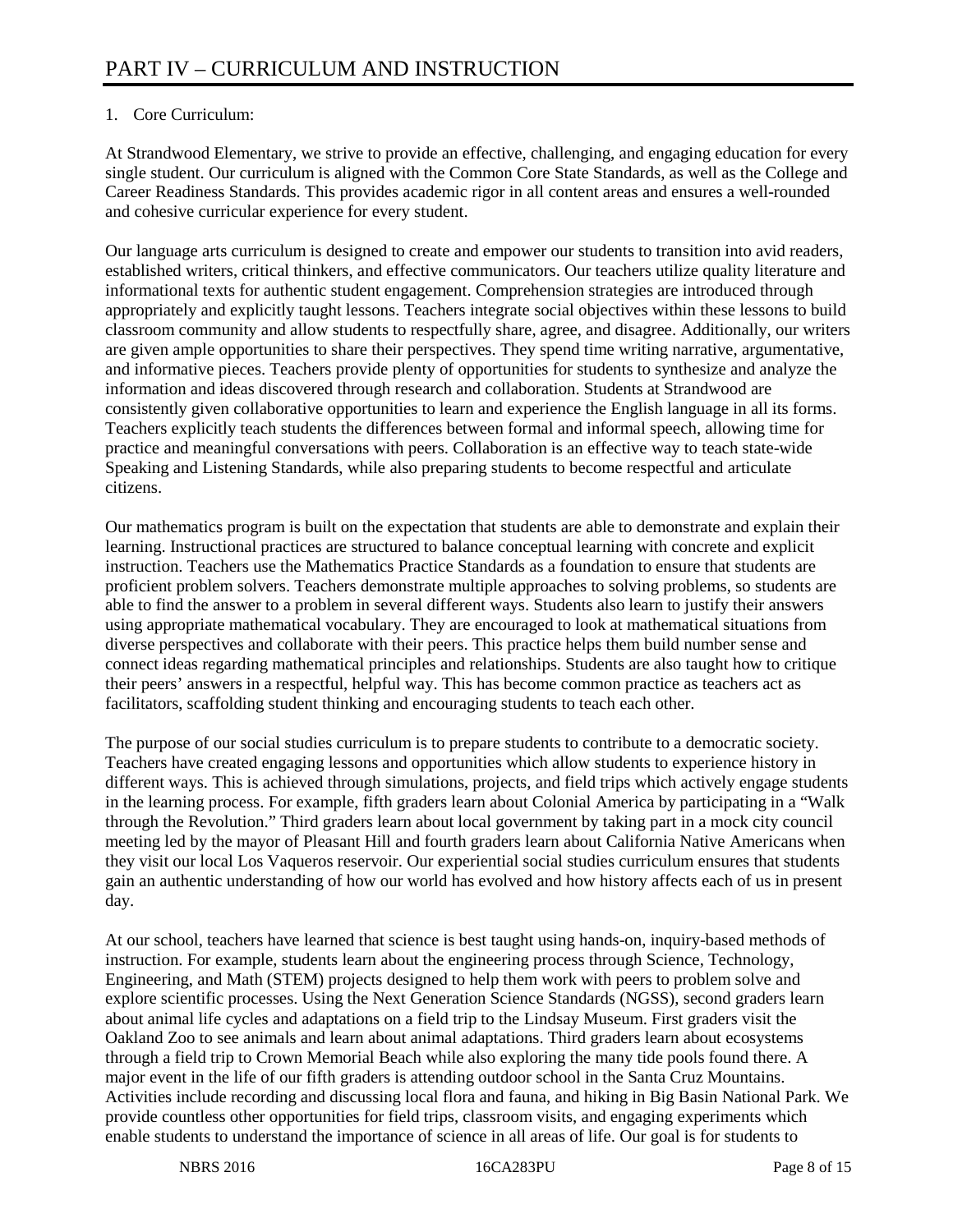become scientifically literate, make real world connections, and be equipped to effectively deal with the challenges of an ever-changing global society. At Strandwood, we know that students are the key to a better world.

We also know that an engaging pre-K curriculum creates school readiness that can positively impact lifelong academic success. Our Transitional Kindergarten curriculum is based on the California Pre-school Learning Foundations and modified Common Core Standards for kindergarten. While we teach developmentally appropriate academic skills, our main focus is the social and emotional development of the whole child. We teach kids to love learning. Our pre-K program started in 2012 and our primary teachers report that TK students are better prepared and more likely to meet or exceed grade level expectations than students who did not attend TK.

#### 2. Other Curriculum Areas:

Strandwood provides visual and preforming arts, music, physical education, science and technology to all students kindergarten through fifth grade. These programs support and enhance the academic and socialemotional growth of all students. Through our fine arts program, students take part in lessons teaching art history, theory and appreciation. In addition to this, students able to express themselves creatively. We have adopted a program called FAME (Fine Arts Music Education) which spirals from kindergarten through fifth grade. Our art docent spotlights influential artists and musicians and encourages students to discover their own inner talents. First through fifth graders enjoy music education once a week by a credentialed music teacher. Upper grade students have the opportunity to join after school chorus. Instrumental music is offered to fourth and fifth grade students. A highlight of our preforming arts program is our school-wide rendition of the Nutcracker. All students in kindergarten through second grade are taught dances twice-weekly by parent volunteers. Third through fifth grade students are encouraged to participate in central roles or become stage crew members or theater technicians. At Strandwood, the fine arts program plays a key role in promoting a lifelong interest in the arts.

All students at Strandwood participate in physical education. The instruction in this area includes gross and fine motor skills, sportsmanship, teamwork, and making healthy choices. Activities vary based on grade level standards that are designed to help all students feel successful and have fun. The primary grades participate in grade level PE groupings. They are exposed to collaborative activities which develop their fine and gross motor skills and help foster sports etiquette and outdoor play. The upper grades are honing their physical abilities by practicing team sports and building their individual capacities in an engaging way.

We work hard at Strandwood to integrate technology into instruction daily. Various modes of technology are utilized. Classroom teachers make use of iPads, Chromebooks, laptops, projectors, and document cameras to enhance learning. The upper grades have class sets of Chromebooks, and often participate in Google classrooms. Students are able to research and share documents, enabling them to work both independently and collaboratively during the school day and at home. In addition to our classroom resources, we have a computer lab that is used by all students weekly. In the lab, students receive instruction on how to utilize programs and applications. Lessons include keyboarding, research, skills practice, and the creation of various types of digital media. Our goal is that students at Strandwood will be able to use technology in a responsible, meaningful way that prepares them for a technologically demanding world.

We are fortunate here at Strandwood to have a dedicated space and credentialed teacher to enhance our science curriculum. First through fifth grade students visit the science lab weekly to participate in engaging hands-on activities that support the Next Generation Science Standards. Students are encouraged to think critically and problem solve collaboratively. This allows students the opportunity to practice working with others towards a common goal. In addition, fifth graders attend a week-long outdoor education camp in the Santa Cruz Mountains designed to inspire adventure and foster fun.

We also have a number of programs that support our literacy mission. Our PTA sponsors Read and Dream where students chronicle their reading minutes each month to earn a new book. We are fortunate to have senior citizens from our local community who volunteer their time weekly to read one-on-one with some of our first and second grade students. We also have therapy dogs that are brought in on a weekly basis.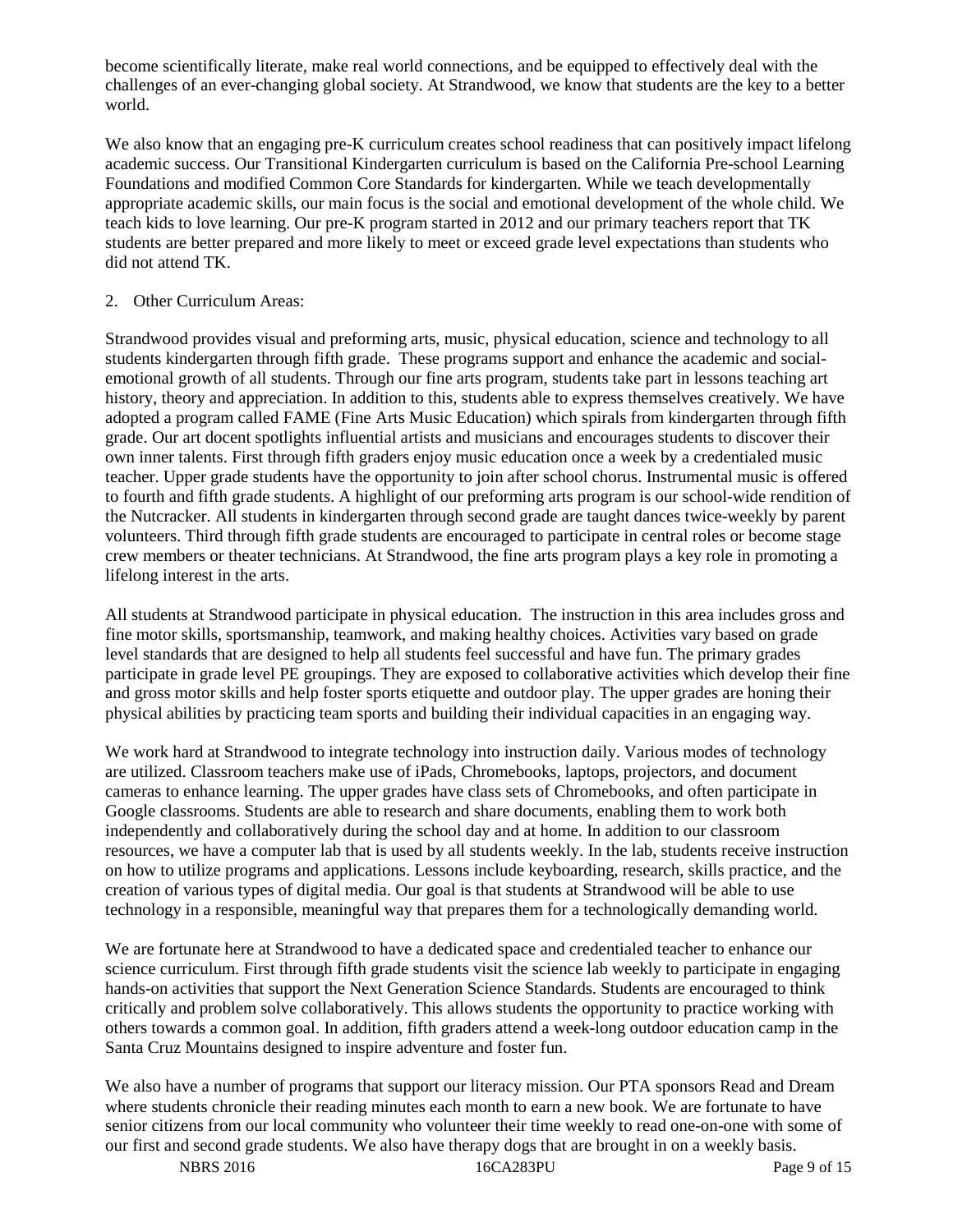Student love reading with these furry friends. Additionally, there are many after school activities offered through our PTA. To enhance the PE curriculum, programs such as dance, basketball, broom hockey, and tennis are available after school. The national program, Girls on the Run, empowers girls, third through fifth grade, and encourages them to find joy in running. Art, science, and Toyology classes connect to STEM standards. Chess is a popular after-school activity and we are proud to announce that our students recently placed at the regional level. Spanish classes are also offered weekly. We believe that our diverse educational opportunities and programs at Strandwood have helped us unite as a community of learners. We believe that our students benefit from learning opportunities that extend far beyond our core curriculum. We also believe that exposing students to technology, art, science, and physical education helps them develop into wellrounded learners who are fully prepared for fulfilling futures and big dreams.

#### 3. Instructional Methods and Interventions:

At Strandwood, we use rigorous classroom methodologies and inclusive differentiated instruction to support and propel our students. We believe everyone can excel. Ongoing active learning activities, hands-on science lab interactions, brain breaks, visual supports, and auditory classroom amplification systems support the kinesthetic, visual, and auditory learning needs of our students. Formative and summative assessments are merged with informal observational data and used daily to drive instruction. Lessons consist of explicit instruction, guided learning, and independent practice and are blended with structured student collaboration to reinforce concepts, identify misunderstandings, and clarify practices. Within this framework, differentiation occurs through small group and individual instruction. Technology is integrated into each grade level and subject area. Students visit the computer lab weekly and regularly use tablets, Chromebooks, and laptops in class. Universal streaming is used to introduce topics and compare sources. Accelerated Reader helps us monitor students' independent reading levels. Students also conduct research regularly in digital and print forms, and share their discoveries in a variety of formats. Tools like ClassDojo are also used to encourage engagement and promote enjoyable classroom experiences.

A range of assessments are regularly used including written responses and projects designed to spotlight student strengths and highlight opportunities for growth. Tools ranging from Google Apps for Education through Google Classroom to posters, slide shows, and models are consistently used to demonstrate proficiency. Our teachers also work in collaborative grade-level Professional Learning Communities (PLCs). These PLCs routinely collect and review student assessment data in order to share best practices and help support student learning. We are often able to address the needs of students in Tier I and Tier II through the use of small group instruction within the classroom setting. If Tier II small group instruction is unsuccessful, then Tier III instruction is provided by a specialized interventionist. Eligibility for Tier III instruction is determined by a team of professionals. The interventionist collaborates regularly with classroom teachers to monitor growth and address new needs as they arise. Grade-level content support is blended with basic skill remediation as needed. Additionally, students from special day classes (SDC) are mainstreamed into general education classes whenever appropriate and regularly complete individualized projects and attend grade-level field trips. Our SDC population is led by three veteran education specialists who use a range of research-based programs to meet the needs of these diverse learners.

#### 4. Assessment for Instruction and Learning and Sharing Assessment Results:

Since the implementation of the California Standardized Testing and Reporting (STAR) assessment in 1998, our scores have improved virtually every year. In language arts, from 2011 to 2013, students scoring at proficient and advanced levels rose from 82% to 85%. In math our students traced a steady upward trajectory in the categories of proficient and advanced from 86% in 2011 to 92% in 2013. Two years ago, California transitioned to a new state test, the California Assessment of Student Performance and Progress (CAASPP). Our scores for 2015 were promising. In grades three through five, 75% of our students met or exceeded state standards. In math, 70% of our scholars met or exceeded state standards. In science, 76% of our young scientists were in the advanced range. We are excited about our scores and eager to take on the challenge of assuring that every student at Strandwood can meet or exceed our rigorous state standards by 2020. Parents and the community shared our joy when the STAR and CAASPP test scores were released online and in our local newspaper, The Contra Costa Times. Families received the scores of their individual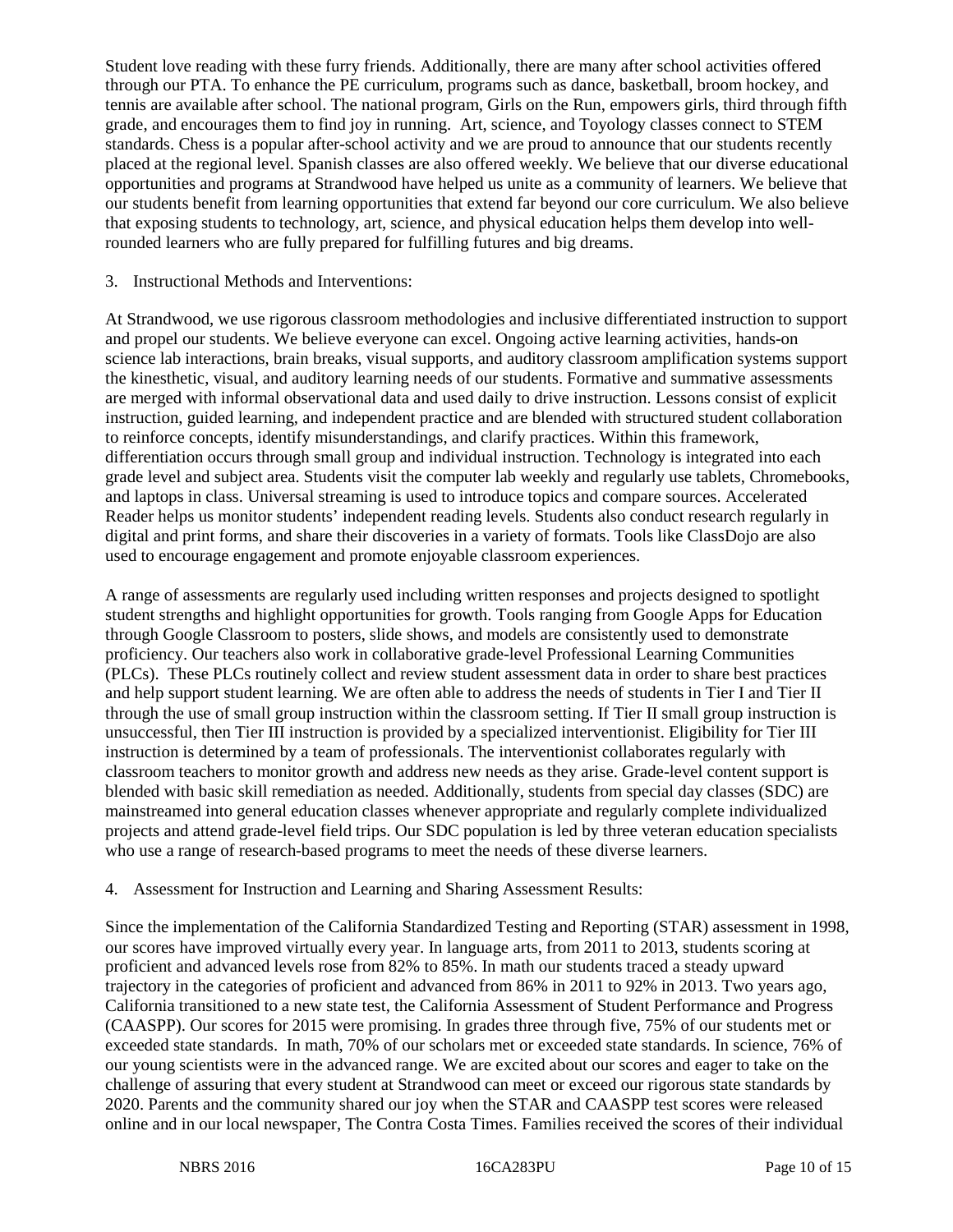students through the mail. As a staff, the news was immediately disseminated on our bulletin board and later dissected in staff meetings when we looked at the performance over time of individuals and student cohorts.

In our special day classes, our three special education teachers use the Biggance Inventory of Early Development to assist in developing goals and objectives for their students. During our annual state testing window, the California Alternative Assessment (CAA) is administered to students with severe cognitive disabilities. This assessment gives learners the opportunity to demonstrate their achievement of the Common Core Standards by taking a test commensurate with their abilities. We are proud to report that many of our students make impressive gains while at Strandwood.

While we are excited about our school's state scores, the critical issue with testing is to inform instruction and target students who need extra help to achieve mastery of the standards. We give students multiple chances to succeed. In language arts we use computer programs such as iReady, Read Naturally, IXL, Language!, and Reflex Math to supplement teaching and assess progress. For example, in kindergarten during the first year of iReady implementation, in initial testing 44% of students scored on or above grade level. However, by the final assessment 83% scored on or above grade level. All students improved and our kindergarten gains were the highest in our district.

Although we continue to seek out innovative technology, we also use "old school" assessments such as the Developmental Reading Assessment (DRA) and Dynamic Indicators of Basic Early Literacy Skills (DIBELS) for reading proficiency. English language learners use A Developmental English Proficiency Test (ADEPT) and the California English Language Development Test (CELDT) assessments to measure language proficiency. Teaching tools such as Board Language/Board Math and Singapore Math are used to support class-wide learning if assessments show that many students do not understand a specific concept. Teachers also review key concepts with small groups of students who need extra help. When intensive support is needed, students attend the Learning Center or meet with our reading teacher. At Strandwood, we keep teaching until all students know what they need to know.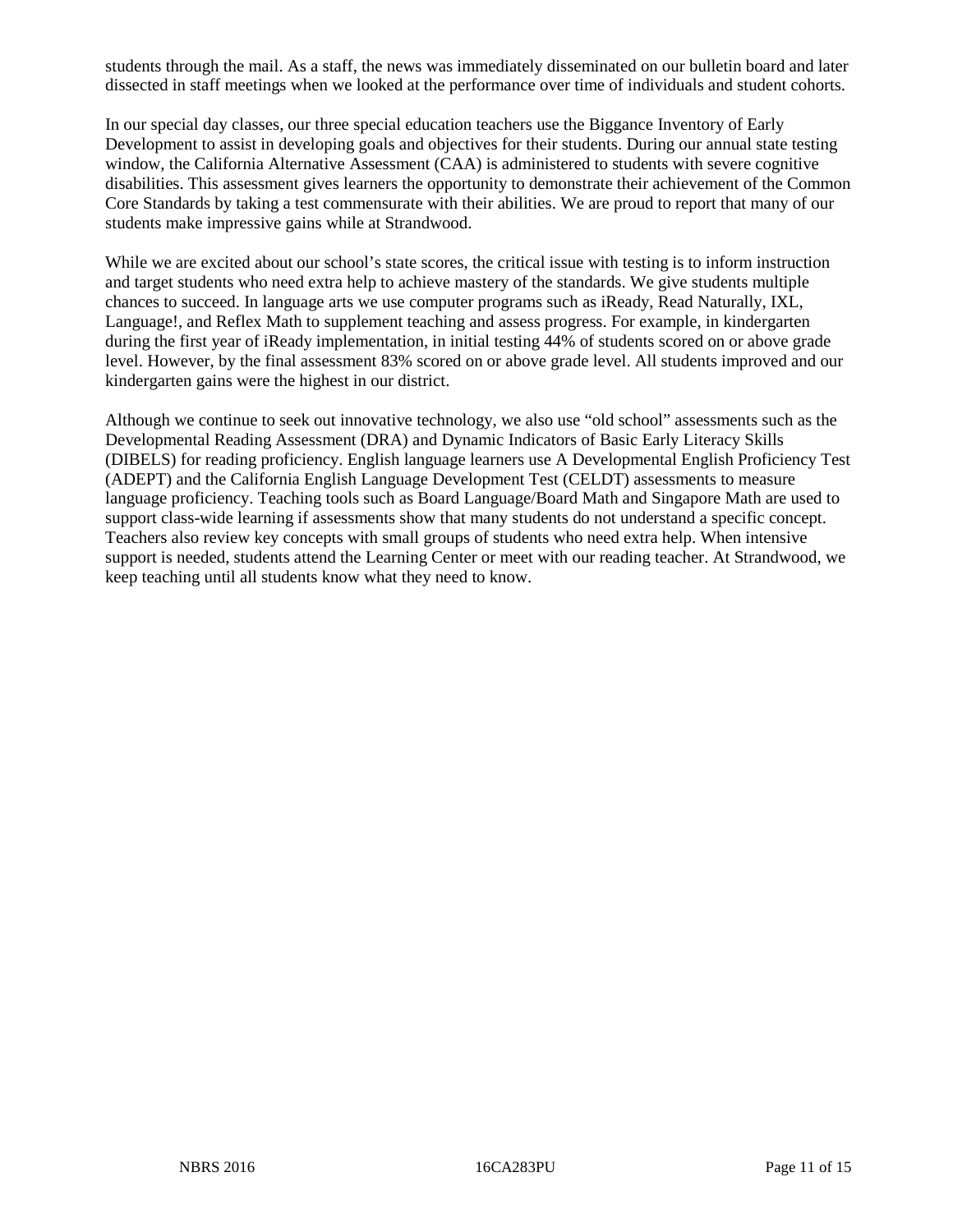#### 1. School Climate/Culture:

At Strandwood Elementary our mantra is, "Every day counts, every kid counts!" Every day our winning team of educators work together, planning, creating, and problem-solving in order to bring out the best in each other. Professional development opportunities are used to identify, implement, and refine researchbased kid-tested learning tools. We believe that collaboration is best cultured in a creative learning environment. We expect meaningful decision-making will be data-driven and grounded in the belief that everyone can succeed. Children thrive at Strandwood Elementary because they are honored and supported by both their teachers and the community. Strandwood families are eager to participate in and support a well-rounded cadre of school programs. For example, our PTA currently generates additional funding for school-wide weekly art projects, Fine Arts Mini Experience (FAME) classes, and hands-on science lab lessons specifically designed to encourage exploration and discovery.

Our school culture also benefits from the diversity of our student body. At Strandwood, we teach respect for cultural differences and inclusion of all individuals. We have created an environment where children learn from each others experiences and perspectives. Our classroom culture is one in which each child feels valued, cared for, and respected in a safe environment. Motivation to achieve at this school is nurtured through programs such as the "Blue Slip" reward program that recognizes children in the areas of life skills, including responsibility and honesty. Our "Read and Dream" program rewards students with new books for practicing daily reading at home. Teachers motivate students to master academic content in a variety of ways, including hosting luncheons, giving raffle prizes, and "classroom bucks." School pride is also an essential part of Strandwood's culture. On School Spirit days, you will notice the sea of blue and gold-dressed children proudly displaying Strandwood's school colors. Students feel a great sense of being a part of something good and this pride fuels their motivation to do their best and be their best.

Students, staff, and community members work hand-in-hand at our school to support each others development. There is a synergy created when teachers help students, the community supports teachers, and we all agree that a high-quality education is priceless. Our culture is focused on supporting the academic, social and emotional growth of our students. Strandwood Elementary's success proves that when we all work together for the good of children, we can achieve great things.

2. Engaging Families and Community:

 Strandwood Elementary and its community have benefited from many successful strategies and programs that improve student success while at the same time improving the school's environment. Strandwood's belief that a healthy school community must include parent involvement is embodied in the programs it endorses. Many of these programs are driven by Strandwood's phenomenal PTA. Under its guidance, Strandwood has not only raised hundreds of thousands of dollars, but has garnered a rich parent community. A few of our stand-out PTA programs include Book Fair, the Fine Arts Mini Experience (FAME), and a popular speaker's series designed to enhance school achievement. The PTA's most dynamic school event is the production of the Nutcracker each December. This live theater production includes over 450 students and is entirely parent-run. It takes more than 150 parent volunteers to make this performance come to fruition. It includes countless rehearsals and teaching kids everything from Spanish dances to backstage technical work. The result is three brilliant productions performed to standing room only crowds.

Strandwood works hard at community outreach through a multitude of unique programs. Two of those programs focus on reading intervention. The first is a Senior Buddy program where local seniors come to read to foster confidence in struggling readers. The other is through the Animal Rescue Foundation (ARF) where volunteers and their dogs create a positive and comforting environment for kids to practice their reading skills. In addition, the third grade has joined forces with the City of Pleasant Hill and created an annual mock city council meeting where students go before the mayor and her representatives to debate a school issue. Afterwards, the mayor comes back to the classroom to reinforce the importance of being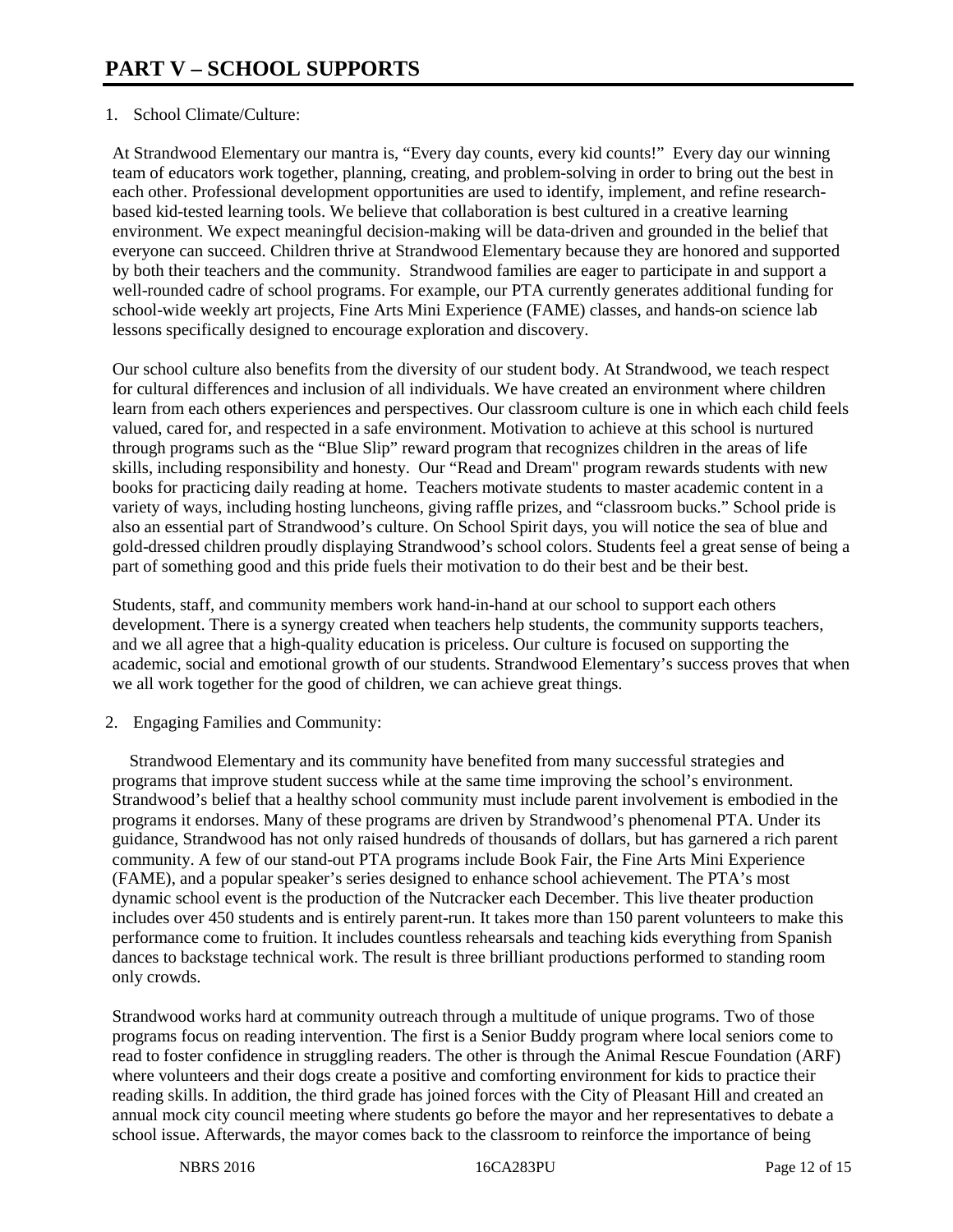involved in the community. Strandwood teachers are also in constant and open communication with parents through emails, newsletters, Twitter accounts and blogs. Communication folders are sent home every day for parents to review and support academic progress. The PTA also runs a Strandwood email account and families sign up to receive weekly email blasts filled with special event information, volunteer opportunities and enrichment classes.

Strandwood has a true community feel that is felt by faculty, students and parents alike. For example, one of our teachers was recently diagnosed with breast cancer. Strandwood rallied behind her and her recovery by having each class make a banner with personalized well wishes. The banners were hung throughout the school for the month of October, which is Breast Cancer Awareness month. In addition, there was a donation basket to help support her journey. Next, one of our Strandwood families suffered a devastating fire while they were away on vacation. The Strandwood community stepped up to the plate and coordinated a necessities drive to help them through this difficult time. At Strandwood, we care about each other. We believe that open hearts and open minds create the best school experiences and the best academic outcomes.

#### 3. Professional Development:

At Strandwood Elementary, we endeavor to create an environment that encourages a rich learning experience for both students and teachers. As a staff, we agree that in order to encourage our students to be lifelong learners, we must also inspire each other to grow as educators. United into a professional learning community (PLC), we believe that together we are more. The majority of our professional development opportunities are used to foster collaboration and share meaningful experiences. We meet regularly as grade level teams to openly share and discuss what strategies drive improvement and what beliefs limit potential. Our decisions are data-driven and grounded in best practices. Professional learning communities have taught us that we know what works. We believe that school improvement is an "inside job" and we are all accountable and empowered.

Committed to learning, we have invested time in many different professional development seminars such as: The Art and Science of Teaching, Response to Intervention, Singapore Math, the Next Generation Science Standards, STEM and a multitude of technology classes. For example, in a presentation last year, a Google specialist came to remind, encourage, and teach us about various applications and websites. Her ideas about Google classrooms, tips about using Google docs, and directions to make iTrailers and iMovies seemed innovative and attainable but many of us were worried about implementation. The experts always make it look easy! However, we challenged each other to use at least one new idea from her seminar. By the end of the year, one class had become "pen pals" with another class in our district and students were trading iTrailers featuring collaborative projects; another teacher started a Google doc that still keeps district teachers in her grade level in touch with each other; several teachers used iMovies to entertain and inform parents at Open House; and a class of fifth graders created Google slide presentations highlighting a Fine Arts and Music Experience lesson.

Additionally, several of our teachers have led symposiums to help prepare our school for the more rigorous Common Core State Standards by offering teachers collaborative time to unpack key elements and study exemplar lessons. Our common theme has been success for all students. Together we have created and refined effective tiers of intervention for students who need more help and ongoing challenges for those who are ready to go further. As a PLC, we also use instructional rounds regularly to observe implementation, inspire new perspectives, and encourage collaboration. We bring our findings back to staff meetings and select and adapt strategies that drive improvement. As a staff, we have benefited from trainings and collaborations that encourage us to be lifelong learners. In turn, we can then teach our students to become collaborative, productive global citizens who are ready to succeed in the 21st century.

#### 4. School Leadership:

At Strandwood, we work together to bring out the best in each other. Our staff meetings are led by vital paradigms. We ask each other to thoughtfully create a synergistic environment designed to enhance the best we have to offer, prioritize meaningful conversations, share what works and love what we do. We also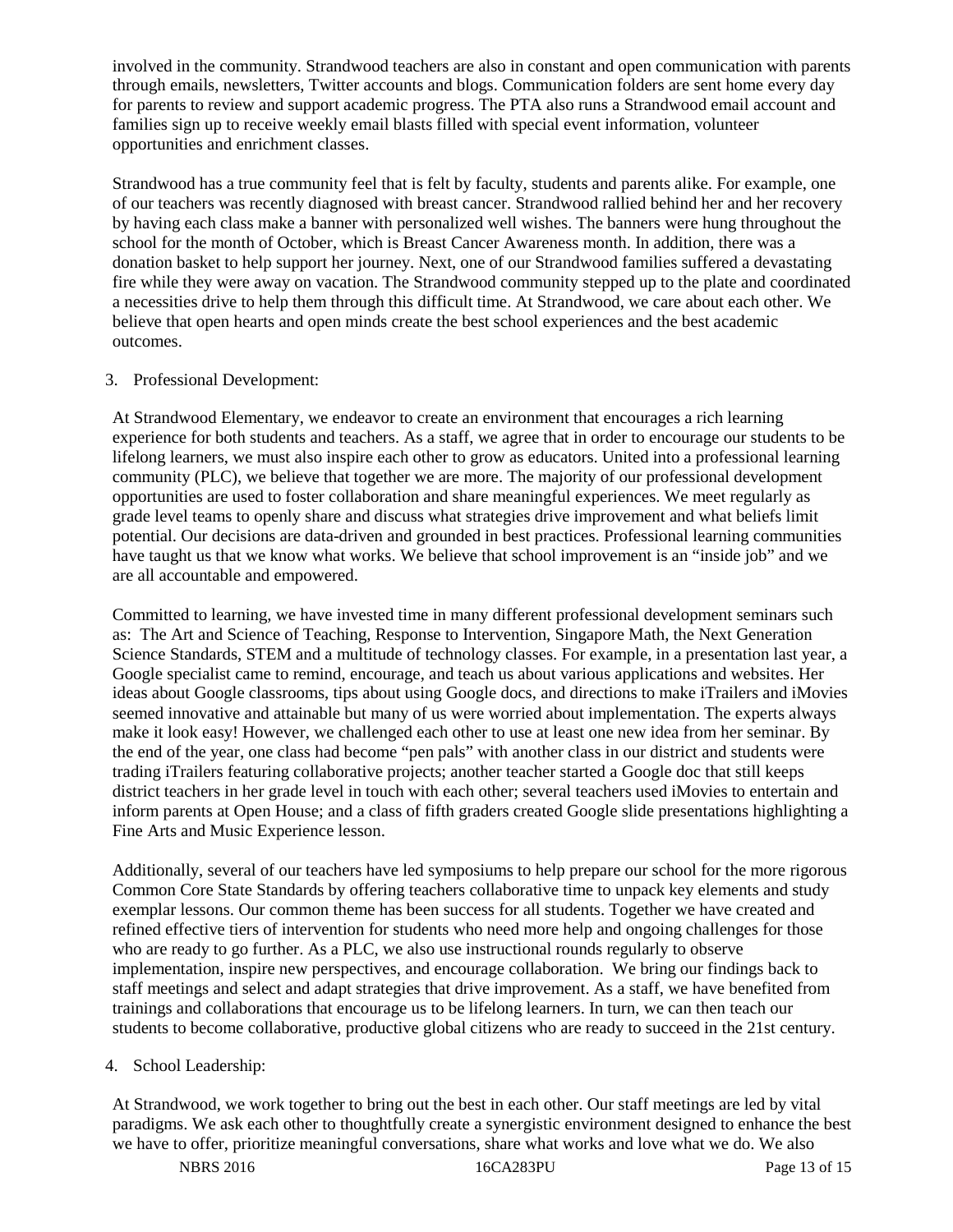encourage each other to laugh when we can. We know that we are most effective when we collaborate regularly, set meaningful goals, plan for implementation, use data reliably, support what works, refine as needed and discard what does not serve us. We use consensus-building as a foundational tool for relevant decision-making. We talk to each other. We listen too. Our grade levels meet weekly to maintain strong trusting relationships and ensure ample opportunities for reflection and problem-solving. We strive to be proactive, data-driven, and open-hearted. When change does occur, we know that we are most effective when we work as a team. Recent examples include the implementation of two new technology tools at Strandwood, iReady and Reflex Math. Concerned about persistent gaps in math and reading for some of our struggling scholars and committed to enrichment activities for high-performing students, our staff prioritized the identification and implementation of kid-friendly personalized instructional programs. A lead teacher was identified, learning stations were created in classrooms, ongoing assistance was provided by our site technology support staff, data was used to identify students in need, and expectations were set for regular practice. Our early findings are encouraging. Our data shows that students are developing and cultivating important literacy and math skills. They like more screen time and we love the results!

At Strandwood, our administration has a sense of purpose and practices shared leadership. They listen to stakeholders, re-envision possibilities, and get things done. They remind us again and again that teachers can inspire and programs can motivate. They ask that we stay balanced, happy, and hopeful. They ask that our policies and programs be dynamic, engaging and influential. Five weeks ago, we said good-bye to our beloved principal of fifteen years Strandwood-style with an ice cream social for over a thousand community members and former students. We proudly celebrated her uncompromising academic expectations and her unwavering commitment to students. We also proudly united to find our next school leader. Twenty-five stakeholders attended multiple candidate interviews until we found a principal who also believes that, "Every day counts, every kid counts!" We look forward to maintaining cherished traditions and discovering new ideas. We look forward to the next best version of who we can become.